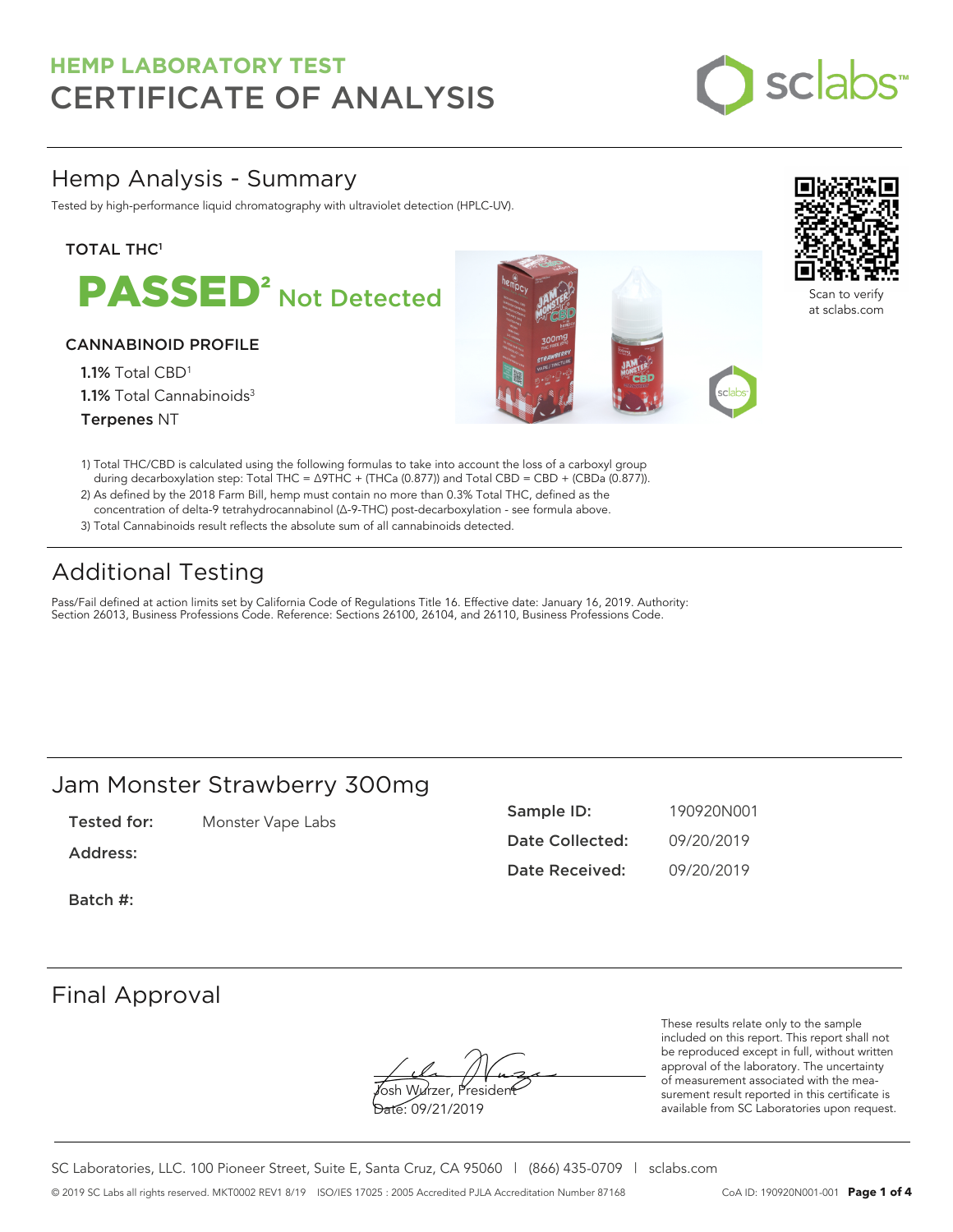

| Sample Name:     | Jam Monster Strawberry 300mg |
|------------------|------------------------------|
| LIMS Sample ID:  | 190920N001                   |
| Batch #:         |                              |
| Sample Metrc ID: |                              |
| Sample Type:     | Infused, Liquid Edible       |
| Batch Count:     |                              |
| Sample Count:    |                              |
| Unit Volume:     | 30 Milliliters per Unit      |
| Serving Mass:    |                              |
| Density:         | 1.0141 g/mL                  |

#### **Moisture Test Results**

|          | Res |
|----------|-----|
| Moisture |     |

**Results (%)**

| <b>Cannabinoid Test Results</b>                                                              |                                                                     |                                                                      | 09/21/2019                                                                                              |
|----------------------------------------------------------------------------------------------|---------------------------------------------------------------------|----------------------------------------------------------------------|---------------------------------------------------------------------------------------------------------|
| Cannabinoid analysis utilizing High Performance Liquid Chromatography<br>(HPLC, QSP 5-4-4-4) |                                                                     |                                                                      |                                                                                                         |
| <b>A9THC</b><br>A8THC<br><b>THCa</b><br><b>THCV</b>                                          | mq/mL<br><b>ND</b><br><b>ND</b><br><b>ND</b><br><b>ND</b>           | %<br><b>ND</b><br><b>ND</b><br><b>ND</b><br><b>ND</b>                | LOD / LOQ mg/mL<br>0.0009 / 0.003<br>0.0009 / 0.003<br>0.0009 / 0.003<br>0.0004 / 0.001                 |
| <b>THCVa</b><br><b>CBD</b><br>CBDa<br><b>CBDV</b><br>CBDVa<br><b>CBG</b>                     | <b>ND</b><br>11.718<br><b>ND</b><br>0.010<br><b>ND</b><br><b>ND</b> | <b>ND</b><br>1.1555<br><b>ND</b><br>0.0010<br><b>ND</b><br><b>ND</b> | 0.0013 / 0.004<br>0.0009 / 0.003<br>0.0009 / 0.003<br>0.0004 / 0.001<br>0.0003 / 0.001<br>0.001 / 0.003 |
| CBGa<br><b>CBL</b><br><b>CBN</b><br>CBC.<br>CBCa                                             | <b>ND</b><br><b>ND</b><br><b>ND</b><br><b>ND</b><br><b>ND</b>       | <b>ND</b><br><b>ND</b><br><b>ND</b><br><b>ND</b><br><b>ND</b>        | 0.0008 / 0.002<br>0.0021 / 0.006<br>0.0009 / 0.003<br>0.0011 / 0.003<br>0.0015 / 0.005                  |
| <b>Sum of Cannabinoids:</b>                                                                  | 11.728                                                              | 1.1565                                                               | 351.840 mg/Unit                                                                                         |
| Total THC (∆9THC+0.877*THCa)<br>Total CBD (CBD+0.877*CBDa)                                   | <b>ND</b><br>11.718                                                 | <b>ND</b><br>1.1555                                                  | <b>ND</b><br>351.540 mg/Unit                                                                            |
| ∆9THC per Unit<br>∆9THC per Serving                                                          | Action Limit mg<br>1000.0                                           | Pass                                                                 | <b>ND</b>                                                                                               |

### **Batch Photo**



SC Laboratories, LLC 100 Pioneer Street, Suite E Santa Cruz, CA 95060 (866) 435-0709 | sclabs.com

| Date Collected:                       | 09/20/2019        |
|---------------------------------------|-------------------|
| Date Received:                        | 09/20/2019        |
| Tested for:                           | Monster Vape Labs |
| License #:                            |                   |
| Address:                              |                   |
| Produced by:                          |                   |
| License #:                            |                   |
| Address:                              |                   |
| <b>Overall result for batch: Pass</b> |                   |

## **Water Activity Test Results**

| <b>Water Activity</b> | <b>Results (Aw)</b><br>NT | <b>Action Limit Aw</b> |
|-----------------------|---------------------------|------------------------|
|                       |                           |                        |

# **Terpene Test Results**

| Terpene analysis utilizing Gas Chromatography - Flame Ionization<br>Detection (GC - FID) |                        |   |                |  |
|------------------------------------------------------------------------------------------|------------------------|---|----------------|--|
|                                                                                          | mg/g                   | % | LOD / LOQ mg/g |  |
| 2 Bisabolol                                                                              | NT                     |   |                |  |
| 2 Pinene                                                                                 | NT                     |   |                |  |
| 3 Carene                                                                                 | NT                     |   |                |  |
| Borneol                                                                                  | NT                     |   |                |  |
| 2 Caryophyllene                                                                          | NT                     |   |                |  |
| Geraniol                                                                                 | $\overline{\text{NT}}$ |   |                |  |
| 2 Humulene                                                                               | NT                     |   |                |  |
| Terpinolene                                                                              | NT                     |   |                |  |
| Valencene                                                                                | NT                     |   |                |  |
| Menthol                                                                                  | NT                     |   |                |  |
| Nerolidol                                                                                | NT                     |   |                |  |
| Camphene                                                                                 | NT                     |   |                |  |
| Eucalyptol                                                                               | NT                     |   |                |  |
| 2 Cedrene                                                                                | NT                     |   |                |  |
| Camphor                                                                                  | NT                     |   |                |  |
| (-)-Isopulegol                                                                           | $\overline{\text{NT}}$ |   |                |  |
| Sabinene                                                                                 | NT                     |   |                |  |
| 2 Terpinene                                                                              | NT.                    |   |                |  |
| 2 Terpinene                                                                              | NT                     |   |                |  |
| Linalool                                                                                 | NT                     |   |                |  |
| Limonene                                                                                 | NT                     |   |                |  |
| Myrcene                                                                                  | NT                     |   |                |  |
| Fenchol                                                                                  | NT                     |   |                |  |
| <sup>2</sup> Phellandrene                                                                | NT                     |   |                |  |
| Caryophyllene Oxide                                                                      | NT                     |   |                |  |
| Terpineol                                                                                | NT                     |   |                |  |
| 2 Pinene                                                                                 | NT                     |   |                |  |
| $R-(+)$ -Pulegone                                                                        | NT                     |   |                |  |
| <b>Geranyl Acetate</b>                                                                   | NT                     |   |                |  |
| Citronellol                                                                              | NT                     |   |                |  |
| p-Cymene                                                                                 | NT                     |   |                |  |
| Ocimene                                                                                  | NT                     |   |                |  |
| Guaiol                                                                                   | NT                     |   |                |  |
| Phytol                                                                                   | NT                     |   |                |  |
| Isoborneol                                                                               | NT                     |   |                |  |
| Total Ternene Concentration:                                                             | NIT                    |   |                |  |

**Total Terpene Concentration:**

#### Sample Certification

California Code of Regulations Title 16 Effect Date January 16, 2019<br>Authority: Section 26013, Business and Professions Code.<br>Reference: Sections 26100, 26104 and 26110, Business and Professions Code.



Josh Wurzer, President Date: 09/21/2019

© 2019 SC Labs all rights reserved. MKT0002 REV1 8/19 ISO/IES 17025 : 2005 Accredited PJLA Accreditation Number 87168 CoA ID: 190920N001-001 **Page 2 of 4**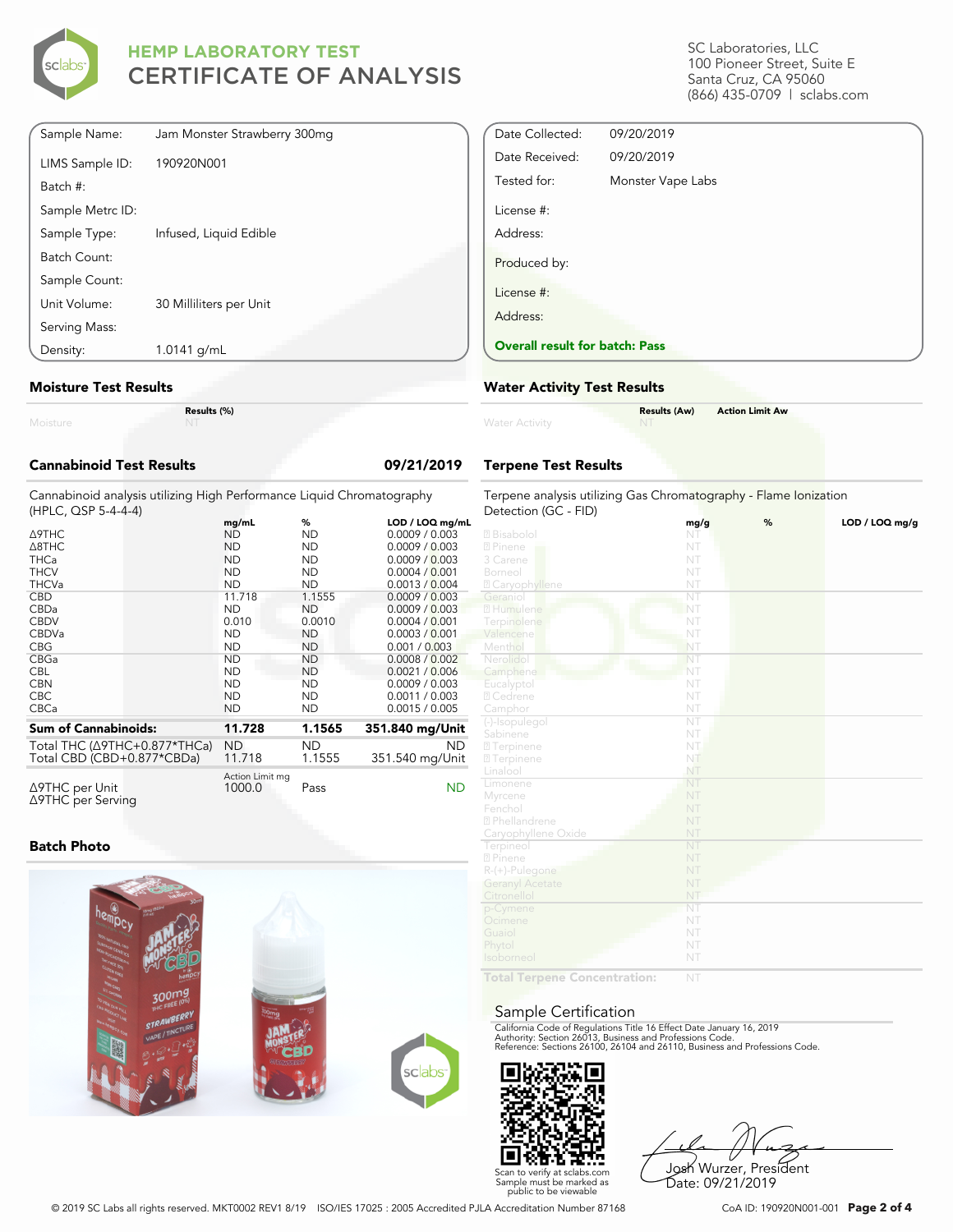

| Sample Name:     | Jam Monster Strawberry 300mg |
|------------------|------------------------------|
| LIMS Sample ID:  | 190920N001                   |
| Batch #:         |                              |
| Sample Metrc ID: |                              |
| Sample Type:     | Infused, Liquid Edible       |
| Batch Count:     |                              |
| Sample Count:    |                              |
| Unit Volume:     | 30 Milliliters per Unit      |
| Serving Mass:    |                              |
| Density:         | 1.0141 g/mL                  |
|                  |                              |

### **Pesticide Test Results**

#### Pesticide, Fungicide and plant growth regulator analysis utilizing HPLC-Mass Spectrometry and GC-Mass Spectrometry

|                         | Results (µg/g) | Action Limit µg/g | LOD / LOO µg/g |
|-------------------------|----------------|-------------------|----------------|
| Abamectin               | NT             |                   |                |
| Acephate                | NT             |                   |                |
| Acequinocyl             | NT             |                   |                |
| Acetamiprid             | NT             |                   |                |
| Azoxystrobin            | NT             |                   |                |
| Bifenazate              | NT             |                   |                |
| Bifenthrin              | NT             |                   |                |
| <b>Boscalid</b>         | NT             |                   |                |
| Captan                  | NT             |                   |                |
| Carbaryl                | NT             |                   |                |
| Chlorantraniliprole     | NT             |                   |                |
| Clofentezine            | NT             |                   |                |
| Cyfluthrin              | NT             |                   |                |
| Cypermethrin            | NT             |                   |                |
| Diazinon                | NT             |                   |                |
| Dimethomorph            | NT             |                   |                |
| Etoxazole               | NT             |                   |                |
| Fenhexamid              | NT             |                   |                |
| Fenpyroximate           | NT             |                   |                |
| Flonicamid              | NT             |                   |                |
| Fludioxonil             | NT             |                   |                |
| Hexythiazox             | NT             |                   |                |
| Imidacloprid            | NT             |                   |                |
| Kresoxim-methyl         | NT             |                   |                |
| Malathion               | NT             |                   |                |
| Metalaxyl               | NT             |                   |                |
| Methomyl                | NT             |                   |                |
| Myclobutanil            | NT             |                   |                |
| Naled                   | NT             |                   |                |
| Oxamyl                  | NT             |                   |                |
| Pentachloronitrobenzene | NT             |                   |                |
| Permethrin              | NT             |                   |                |
| Phosmet                 | NT             |                   |                |
| Piperonylbutoxide       | NT             |                   |                |
| Prallethrin             | NT             |                   |                |
| Propiconazole           | NT             |                   |                |
| Pyrethrins              | NT             |                   |                |
| Pyridaben               | NT             |                   |                |
| Spinetoram              | NT             |                   |                |
| Spinosad                | NT             |                   |                |
| Spiromesifen            | NT             |                   |                |
| Spirotetramat           | NT             |                   |                |
| Tebuconazole            | NT             |                   |                |
| Thiamethoxam            | NT             |                   |                |
| Trifloxystrobin         | NT             |                   |                |

## **Mycotoxin Test Results**

| Mycotoxin analysis utilizing HPLC-Mass Spectrometry |                                    |                      |
|-----------------------------------------------------|------------------------------------|----------------------|
|                                                     | Results (µq/kq) Action Limit µq/kq | $LOD / LOQ \mu g/kg$ |
| Aflatoxin B1, B2, G1, G2                            |                                    |                      |
| Ochratoxin A                                        |                                    |                      |

SC Laboratories, LLC 100 Pioneer Street, Suite E Santa Cruz, CA 95060 (866) 435-0709 | sclabs.com

| Date Collected:                       | 09/20/2019        |  |
|---------------------------------------|-------------------|--|
| Date Received:                        | 09/20/2019        |  |
| Tested for:                           | Monster Vape Labs |  |
| License #:                            |                   |  |
| Address:                              |                   |  |
| Produced by:                          |                   |  |
| License #:                            |                   |  |
| Address:                              |                   |  |
| <b>Overall result for batch: Pass</b> |                   |  |

### **Pesticide Test Results**

| Pesticide, Fungicide and plant growth regulator analysis utilizing<br>HPLC-Mass Spectrometry and GC-Mass Spectrometry |                     |                   |                     |  |
|-----------------------------------------------------------------------------------------------------------------------|---------------------|-------------------|---------------------|--|
|                                                                                                                       | Results $(\mu g/g)$ | Action Limit µg/g | $LOD / LOQ \mu g/g$ |  |
| Aldicarb                                                                                                              | NI                  |                   |                     |  |
| Carbofuran                                                                                                            | NT                  |                   |                     |  |
| Chlordane                                                                                                             | NT                  |                   |                     |  |
| Chlorfenapyr                                                                                                          | NT                  |                   |                     |  |
| Chlorpyrifos                                                                                                          | NT                  |                   |                     |  |
| Coumaphos                                                                                                             | NT                  |                   |                     |  |
| Daminozide                                                                                                            | NT                  |                   |                     |  |
| <b>DDVP</b> (Dichlorvos)                                                                                              | NT                  |                   |                     |  |
| Dimethoate                                                                                                            | NT                  |                   |                     |  |
| Ethoprop(hos)                                                                                                         | NT                  |                   |                     |  |
| Etofenprox                                                                                                            | NT                  |                   |                     |  |
| Fenoxycarb                                                                                                            | NT                  |                   |                     |  |
| Fipronil                                                                                                              | NT                  |                   |                     |  |
| Imazalil                                                                                                              | NT                  |                   |                     |  |
| Methiocarb                                                                                                            | NT                  |                   |                     |  |
| Methyl parathion                                                                                                      | NT                  |                   |                     |  |
| Mevinphos                                                                                                             | NT                  |                   |                     |  |
| Paclobutrazol                                                                                                         | NT                  |                   |                     |  |
| Propoxur                                                                                                              | NT                  |                   |                     |  |
| Spiroxamine                                                                                                           | NT                  |                   |                     |  |
| Thiacloprid                                                                                                           | NT                  |                   |                     |  |

## **Heavy Metal Test Results**

Heavy metal analysis utilizing Inductively Coupled Plasma Mass Spectrometry (ICP-MS)

| <b>ODCCHOTILELY (IOT -IVIO)</b> | Results $(\mu g/g)$ | Action Limit µq/q | LOD / LOQ $\mu$ g/g |
|---------------------------------|---------------------|-------------------|---------------------|
| Cadmium                         | NT                  |                   |                     |
| Lead                            |                     |                   |                     |
| Arsenic                         | NT                  |                   |                     |
| Mercury                         | NT                  |                   |                     |

Sample Certification

California Code of Regulations Title 16 Effect Date January 16, 2019<br>Authority: Section 26013, Business and Professions Code.<br>Reference: Sections 26100, 26104 and 26110, Business and Professions Code.



Josh Wurzer, President Date: 09/21/2019

© 2019 SC Labs all rights reserved. MKT0002 REV1 8/19 ISO/IES 17025 : 2005 Accredited PJLA Accreditation Number 87168 CoA ID: 190920N001-001 **Page 3 of 4**